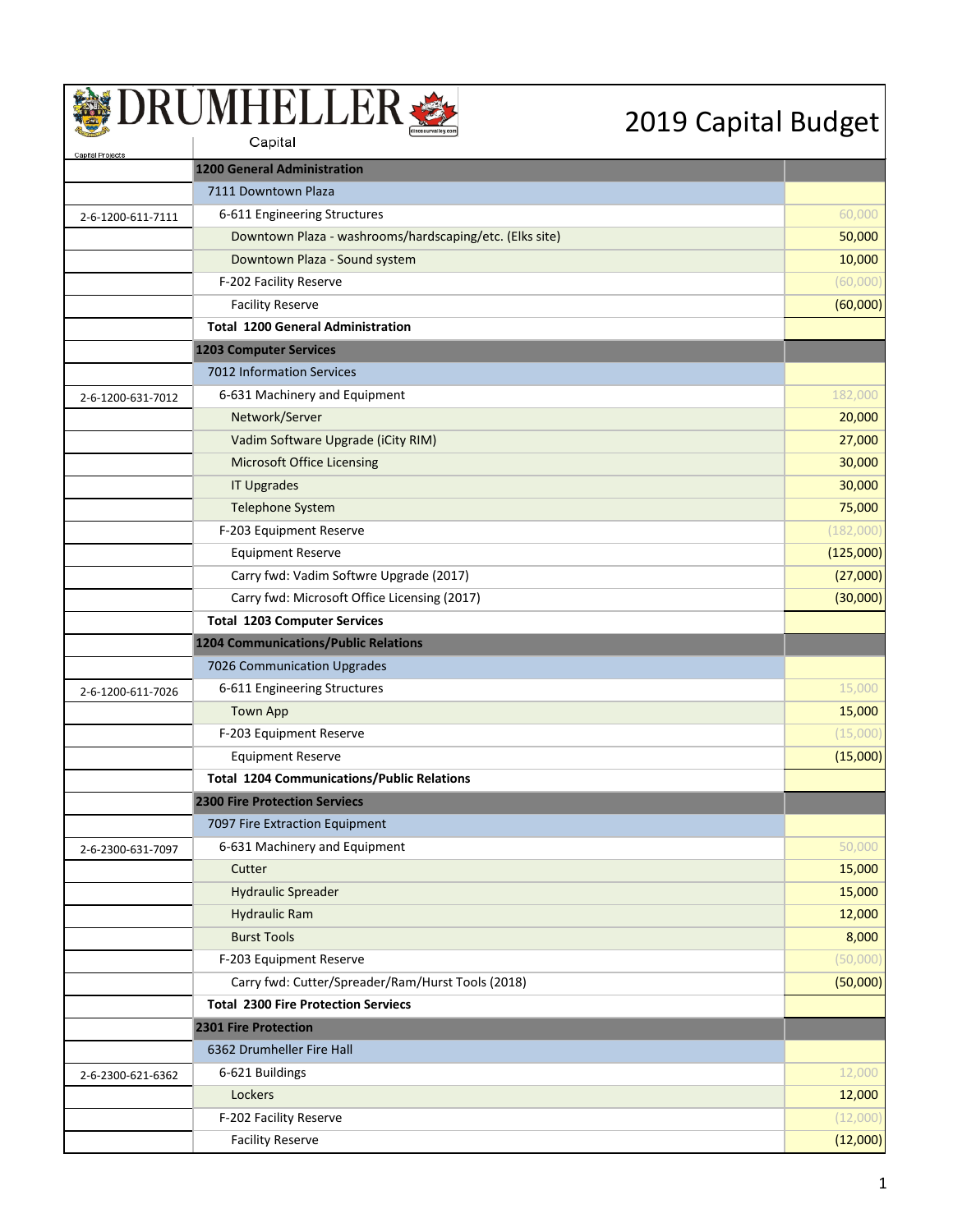| Capital Projects  |                                                                            |               |
|-------------------|----------------------------------------------------------------------------|---------------|
|                   | 7016 600 Series Emergency Services - Fire                                  |               |
| 2-6-2300-651-7016 | 6-651 Vehicles                                                             | 1,150,000     |
|                   | Fire Chief - Truck                                                         | 50,000        |
|                   | Ladder Pumper                                                              | 1,100,000     |
|                   | F-102 MSI Capital                                                          | (1, 150, 000) |
|                   | <b>MSI Capital</b>                                                         | (150,000)     |
|                   | Carry fwd: Ladder Pumper (2017)                                            | (500,000)     |
|                   | Carry fwd: 2018                                                            | (500,000)     |
|                   | <b>Total 2301 Fire Protection</b>                                          |               |
|                   | <b>2400 Emergency Measures and Disaster Services</b>                       |               |
|                   | 7079 Flood Mitigation - Berm (East Midland/Newcastle - 17ACRP008)          |               |
|                   | 5-301 Debt: Debenture                                                      | (519,000)     |
|                   | Carry fwd: 2018                                                            | (519,000)     |
| 2-6-2400-611-7079 | 6-611 Engineering Structures                                               | 3,730,000     |
|                   | Berm - East Midland/Newcastle - 17ACRP008                                  | 3,730,000     |
|                   | F-128 AB Community Resilience Program Grant                                | (3, 211, 000) |
|                   | Carry fwd: AB Community Resilience Program Grant                           | (3, 211, 000) |
|                   | 7080 Flood Mitigation - Berm (Central Drum - 2 St W to 5 St E - 17ACRP011) |               |
|                   | 5-301 Debt: Debenture                                                      | (497, 400)    |
|                   | Carry fwd: 2018                                                            | (497, 400)    |
| 2-6-2400-611-7080 | 6-611 Engineering Structures                                               | 3,700,000     |
|                   | Berm - Central Drum - 2 St W to 5 St E - 17ACRP011                         | 3,700,000     |
|                   | F-128 AB Community Resilience Program Grant                                | (3, 202, 600) |
|                   | Carry fwd: AB Community Resilience Program Grant                           | (3,202,600)   |
|                   | 7091 Flood Mitigation 2017 (5 Year Program)                                |               |
| 2-6-2400-611-7091 | 6-611 Engineering Structures                                               | 2,570,000     |
|                   | Flood Mitigation 2017 (5 Year Program)                                     | 2,570,000     |
|                   | F-128 AB Community Resilience Program Grant                                | (1, 285, 000) |
|                   |                                                                            | (1,285,000)   |
|                   | F-130 Disaster Mitigation and Adaptation Fund (DMAF)                       | (1,028,000)   |
|                   | <b>DMAF Grant</b>                                                          | (1,028,000)   |
|                   | F-399 Debenture                                                            | (257,000)     |
|                   |                                                                            | (257,000)     |
|                   | 7108 Flood Resiliency Grant                                                |               |
| 2-6-2400-631-7108 | 6-631 Machinery and Equipment                                              | 80,000        |
|                   | Generator - EOC                                                            | 80,000        |
|                   | F-202 Facility Reserve                                                     | (80,000)      |
|                   | <b>Facility Reserve</b>                                                    | (80,000)      |
|                   | <b>Total 2400 Emergency Measures and Disaster Services</b>                 |               |
|                   | <b>3100 Common Services</b>                                                |               |
|                   | 6901 Vehicles                                                              |               |
| 2-6-3100-651-6901 | 6-651 Vehicles                                                             | 40,000        |
|                   | Vehicles - Town Hall                                                       | 40,000        |
|                   | F-203 Equipment Reserve                                                    | (40,000)      |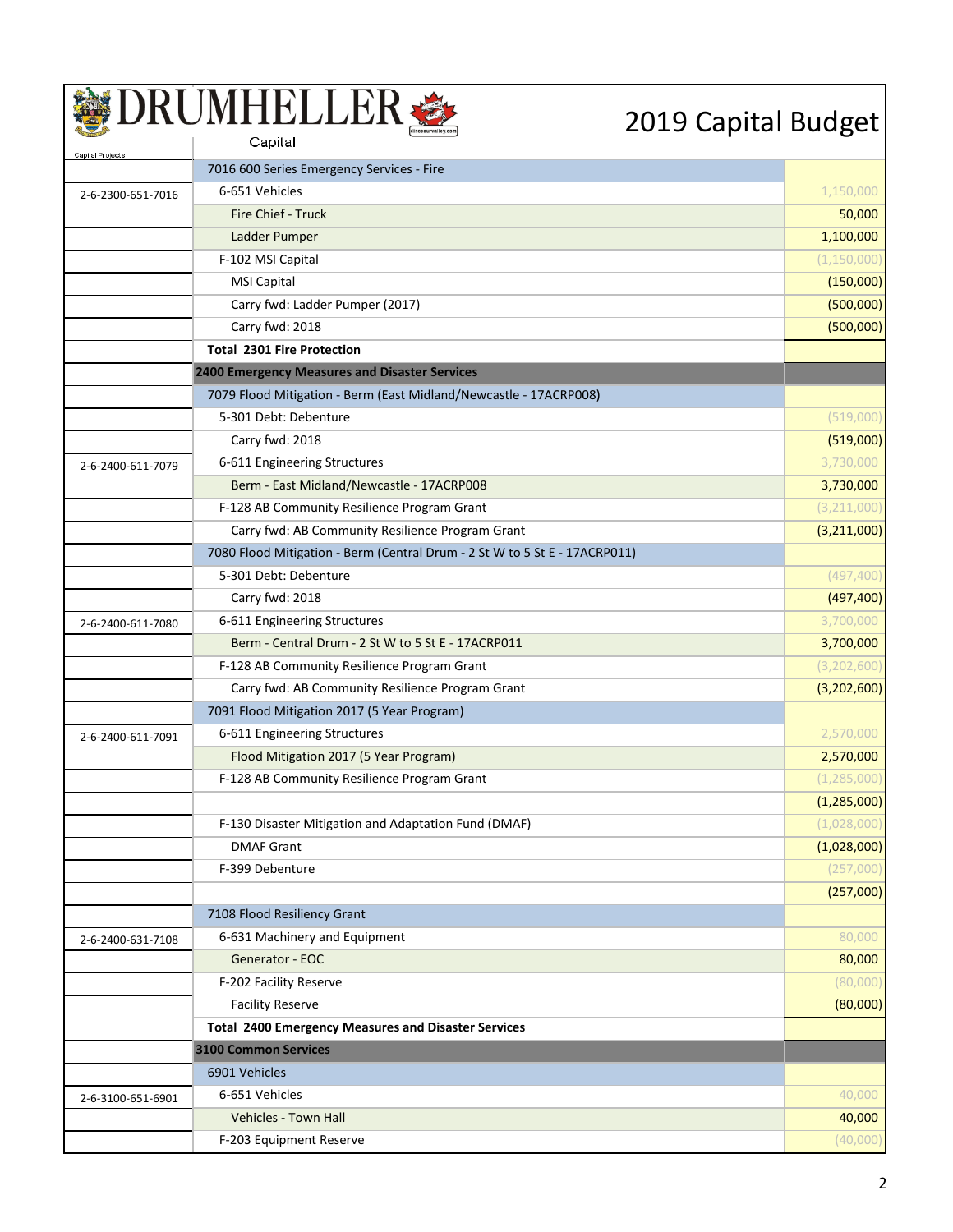| Capital Projects  |                                        |           |
|-------------------|----------------------------------------|-----------|
|                   | <b>Equipment Reserve</b>               | (40,000)  |
|                   | 7013 300 Series Heavy Duty Trucks      |           |
| 2-6-3100-631-7013 | 6-631 Machinery and Equipment          | 57,500    |
|                   | Sander 10 Yard                         | 42,000    |
|                   | Steamer (Housing)                      | 10,000    |
|                   | Pole Cat bucket                        | 5,500     |
| 2-6-3100-651-Pole | 6-651 Vehicles                         | 262,000   |
|                   | <b>Flusher Truck</b>                   | 195,000   |
|                   | <b>Plow Truck</b>                      | 55,000    |
|                   | One Ton Dump Truck (Dump Trailer)      | 12,000    |
|                   | F-102 MSI Capital                      | (250,000) |
|                   | <b>MSI Capital</b>                     | (250,000) |
|                   | F-203 Equipment Reserve                | (69, 500) |
|                   | <b>Equipment Reserve</b>               | (69, 500) |
|                   | 7014 400 Series - Heavy Duty Equipment |           |
| 2-6-3100-631-7014 | 6-631 Machinery and Equipment          | 510,000   |
|                   | Grader                                 | 60,000    |
|                   | Skid Steer/Bobcat                      | 50,000    |
|                   | Hydrovac                               | 400,000   |
|                   | F-203 Equipment Reserve                | (390,000) |
|                   | <b>Equipment Reserve</b>               |           |
|                   | Carry fwd: 2018                        | (390,000) |
|                   | F-306 Other: Trade-in Value            | (120,000) |
|                   | Trade-in Value                         | (120,000) |
|                   | <b>Total 3100 Common Services</b>      |           |
|                   | 3102 Workshop and Yards                |           |
|                   | 6332 Shop 'A': Building                |           |
| 2-6-3100-621-6332 | 6-621 Buildings                        | 25,000    |
|                   | Salt Shed Building - Asphalt base      | 25,000    |
|                   | F-202 Facility Reserve                 | (25,000)  |
|                   | Carry fwd: Salt Shed Building (2018)   | (25,000)  |
|                   | Total 3102 Workshop and Yards          |           |
|                   | 3200 Road Transport                    |           |
|                   | 6101 Street Rehabilitation             |           |
| 2-6-3200-611-6101 | 6-611 Engineering Structures           | 1,000,000 |
|                   | <b>Street Rehabilitation Program</b>   | 1,000,000 |
|                   | F-102 MSI Capital                      | (480,000) |
|                   | MSI (former BMTG portion)              | (480,000) |
|                   | F-110 Federal Gas Tax Fund             | (434,000) |
|                   | Federal Gas Tax Fund                   | (434,000) |
|                   | F-201 Transportation Reserve           | (86,000)  |
|                   | <b>Transportation Reserve</b>          | (86,000)  |
|                   | 7001 Bridges                           |           |
| 2-6-3200-611-7001 | 6-611 Engineering Structures           | 1,600,000 |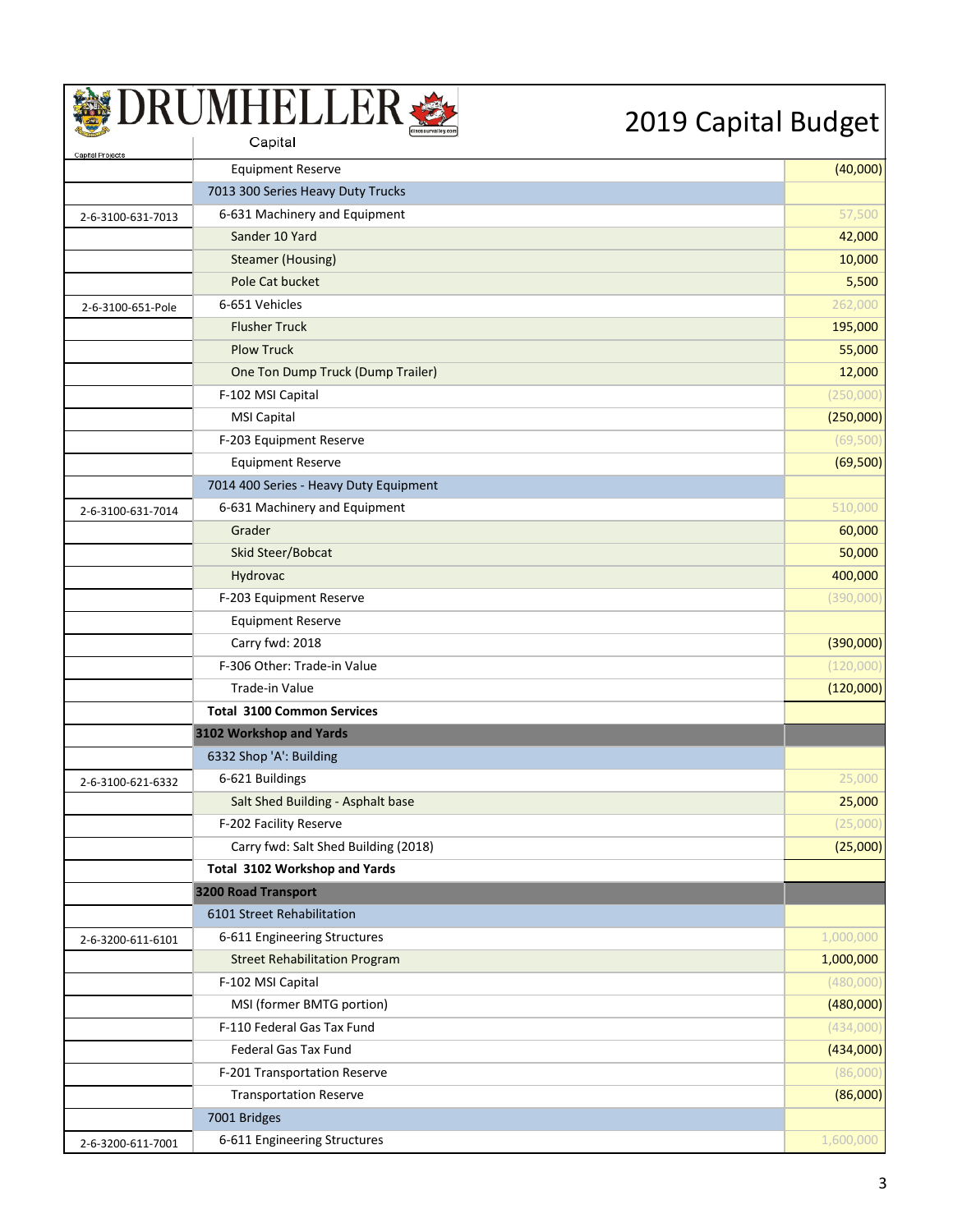| Capital Projects  |                                                                                                                                                                                                                                                                              |           |
|-------------------|------------------------------------------------------------------------------------------------------------------------------------------------------------------------------------------------------------------------------------------------------------------------------|-----------|
|                   | Bridge #11                                                                                                                                                                                                                                                                   | 1,600,000 |
|                   | F-201 Transportation Reserve                                                                                                                                                                                                                                                 | (360,000) |
|                   | Carry fwd: Bridge #11 (2018)                                                                                                                                                                                                                                                 | (360,000) |
|                   | <b>Total 3200 Road Transport</b>                                                                                                                                                                                                                                             | 1,240,000 |
|                   | 3202 Roads and Streets                                                                                                                                                                                                                                                       |           |
|                   | 7067 Infrastructure Study                                                                                                                                                                                                                                                    |           |
| 2-6-3200-611-7067 | 6-611 Engineering Structures                                                                                                                                                                                                                                                 | 76,750    |
|                   | Infrastructure Master Plan                                                                                                                                                                                                                                                   | 76,750    |
|                   | F-102 MSI Capital                                                                                                                                                                                                                                                            | (76, 750) |
|                   | Carry fwd: 2018                                                                                                                                                                                                                                                              | (76, 750) |
|                   | <b>Total 3202 Roads and Streets</b>                                                                                                                                                                                                                                          |           |
|                   | 3301 Airport                                                                                                                                                                                                                                                                 |           |
|                   | 7003 Airport Buildings                                                                                                                                                                                                                                                       |           |
| 2-6-3300-621-7003 | 6-621 Buildings                                                                                                                                                                                                                                                              | 142,000   |
|                   | Runway Lighting Replacement / ARCAL                                                                                                                                                                                                                                          | 142,000   |
|                   | Total 3301 Airport                                                                                                                                                                                                                                                           | 142,000   |
|                   | <b>4000 Environmental Treatment</b>                                                                                                                                                                                                                                          |           |
|                   | 7059 Pen Booster Station                                                                                                                                                                                                                                                     |           |
| 2-6-3300-621-7059 | 6-621 Buildings                                                                                                                                                                                                                                                              | 100,000   |
|                   | Pen Booster Station -New building and equipment (This station is approximately 40 + years old.<br>Piping needs replacing, also the structure is underground and subject to flooding). MPE study put<br>the cost of the upgrade up to \$800,000. This study was done in 2012. | 100,000   |
|                   | F-208 Water Reserve                                                                                                                                                                                                                                                          | (100,000) |
|                   | Reserve, but possibly "Water for Life"                                                                                                                                                                                                                                       | (100,000) |
|                   | <b>Total 4000 Environmental Treatment</b>                                                                                                                                                                                                                                    |           |
|                   | 4100 Water Supply & Distribution                                                                                                                                                                                                                                             |           |
|                   | 6590 Water: Raw Water                                                                                                                                                                                                                                                        |           |
| 2-6-4100-611-6590 | 6-611 Engineering Structures                                                                                                                                                                                                                                                 | 150,000   |
|                   | Silt Removal                                                                                                                                                                                                                                                                 | 150,000   |
|                   | F-208 Water Reserve                                                                                                                                                                                                                                                          | (150,000) |
|                   | Carry fwd: Silt Removal (2018)                                                                                                                                                                                                                                               | (150,000) |
|                   | 6640 High Lift Pumps                                                                                                                                                                                                                                                         |           |
| 2-6-4100-611-6640 | 6-611 Engineering Structures                                                                                                                                                                                                                                                 | 65,000    |
|                   | High Lift Pump #20 (Overhauled motor/pump in 2011)                                                                                                                                                                                                                           | 65,000    |
|                   | F-208 Water Reserve                                                                                                                                                                                                                                                          | (65,000)  |
|                   | <b>Water Reserve</b>                                                                                                                                                                                                                                                         |           |
|                   | Carry fwd: High Lift Pump #20 (2018)                                                                                                                                                                                                                                         | (65,000)  |
|                   | 7019 800 Series Hand Tools                                                                                                                                                                                                                                                   |           |
| 2-6-4100-631-7019 | 6-631 Machinery and Equipment                                                                                                                                                                                                                                                | 22,000    |
|                   | Floor Scrubber (WTP)                                                                                                                                                                                                                                                         | 7,000     |
|                   | Leak Detector                                                                                                                                                                                                                                                                | 15,000    |
|                   | F-203 Equipment Reserve                                                                                                                                                                                                                                                      | (22,000)  |
|                   | <b>Equipment Reserve</b>                                                                                                                                                                                                                                                     | (22,000)  |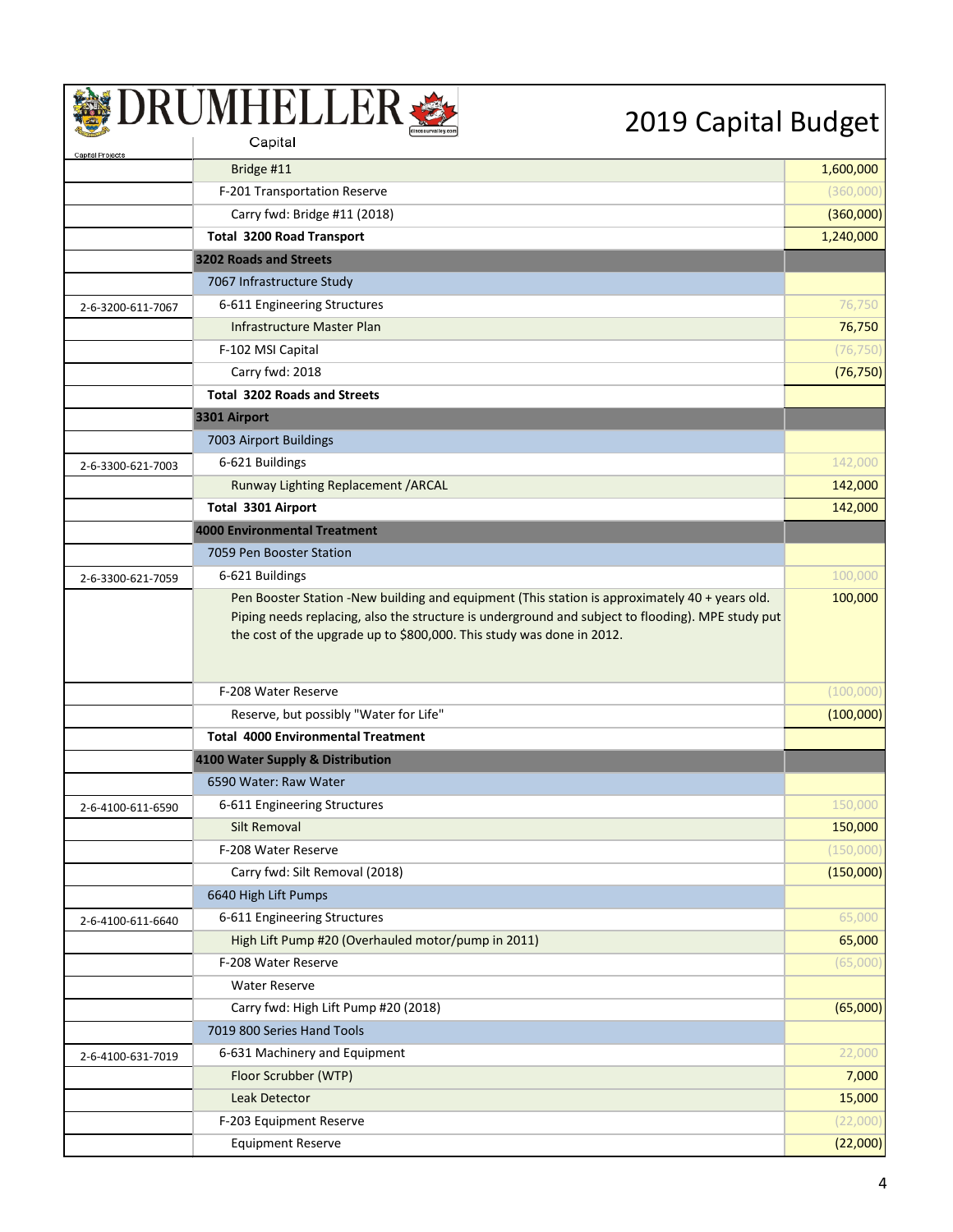### SUMHELLER

| Capital Projects  |                                                                                                                                                                                          |           |
|-------------------|------------------------------------------------------------------------------------------------------------------------------------------------------------------------------------------|-----------|
|                   | 7022 Water Treatment and Transmission                                                                                                                                                    |           |
| 2-6-4100-611-7022 | 6-611 Engineering Structures                                                                                                                                                             | 520,000   |
|                   | <b>Water Mains</b>                                                                                                                                                                       | 400,000   |
|                   | Valves - Valve Replacements - Downtown Core                                                                                                                                              | 15,000    |
|                   | SCADA (Supervisory Control and Data Aquisition) masterplan. MPE did a study on the SCADA                                                                                                 | 25,000    |
|                   | system and projected it would cost \$284,000 to upgrade the SCADA system.(2013).                                                                                                         |           |
|                   | <b>PLC Replacement</b>                                                                                                                                                                   | 25,000    |
|                   |                                                                                                                                                                                          |           |
|                   | Water Tower THM control. Addition of a THM mechanical system from Solar Bee. Just adding a<br>mixer on the bottom of the reservoir is \$16,000. This would prevent stratification in the | 55,000    |
|                   | reservoirs.                                                                                                                                                                              |           |
|                   |                                                                                                                                                                                          |           |
|                   | F-208 Water Reserve                                                                                                                                                                      | (520,000) |
|                   | <b>Water Reserve</b>                                                                                                                                                                     | (520,000) |
|                   | 7071 Shop A Bulk Water Station                                                                                                                                                           |           |
| 2-6-4100-621-7071 | 6-621 Buildings                                                                                                                                                                          | 200,000   |
|                   | Move Bulk Water Station to WTP                                                                                                                                                           | 200,000   |
|                   | F-208 Water Reserve                                                                                                                                                                      | (200,000) |
|                   |                                                                                                                                                                                          | (200,000) |
|                   | 7113 Water Treatment Plant: PLC Replacement                                                                                                                                              |           |
| 2-6-4100-611-7113 | 6-611 Engineering Structures                                                                                                                                                             | 55,000    |
|                   | <b>Water Tower THM Control</b>                                                                                                                                                           | 55,000    |
|                   | F-208 Water Reserve                                                                                                                                                                      | (55,000)  |
|                   |                                                                                                                                                                                          | (55,000)  |
|                   | <b>Total 4100 Water Supply &amp; Distribution</b>                                                                                                                                        |           |
|                   | <b>4105 Purification and Treatment</b>                                                                                                                                                   |           |
|                   | 7023 Water Treatment Upgrades                                                                                                                                                            |           |
| 2-6-4100-611-7023 | 6-611 Engineering Structures                                                                                                                                                             | 120,000   |
|                   | Phase VII - Low Lift pump Upgrades                                                                                                                                                       | 120,000   |
|                   | F-208 Water Reserve                                                                                                                                                                      | (120,000) |
|                   | <b>Water Reserve</b>                                                                                                                                                                     | (120,000) |
|                   | 7045 Water Treatment Plant - Building                                                                                                                                                    |           |
| 2-6-4100-621-7045 | 6-621 Buildings                                                                                                                                                                          | 91,000    |
|                   | HVAC - Exhaust fans/make up air units                                                                                                                                                    | 31,000    |
|                   | <b>HVAC - Air Balance Consultant</b>                                                                                                                                                     | 60,000    |
|                   | F-208 Water Reserve                                                                                                                                                                      | (91,000)  |
|                   | <b>Water Reserve</b>                                                                                                                                                                     | (61,000)  |
|                   | Carry fwd: 2018                                                                                                                                                                          | (30,000)  |
|                   | <b>Total 4105 Purification and Treatment</b>                                                                                                                                             |           |
|                   | 4200 Sewage                                                                                                                                                                              |           |
|                   | 6067 East Coulee: Process/Engineering Upgrade                                                                                                                                            |           |
|                   | 5-301 Debt: Debenture                                                                                                                                                                    | (485,000) |
|                   | Borrowing                                                                                                                                                                                | (485,000) |
| 2-6-4200-611-6067 | 6-611 Engineering Structures                                                                                                                                                             | 1,340,170 |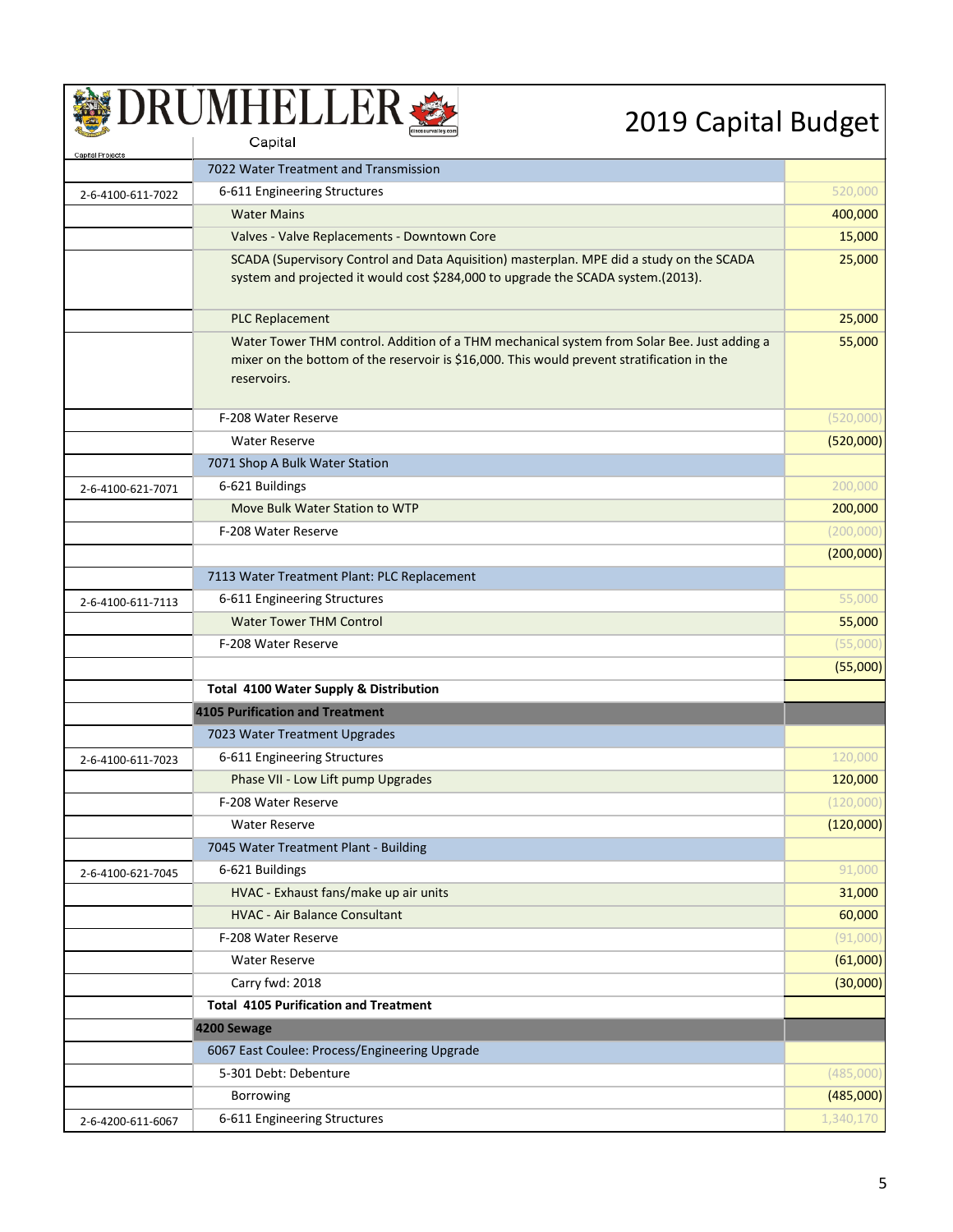| Capital Projects  |                                                                                                                      |            |
|-------------------|----------------------------------------------------------------------------------------------------------------------|------------|
|                   | East Coulee Lift Station - New Lift Station/3-phase power/sludge holding tank.                                       | 1,340,170  |
|                   | F-129 Clean Water Waste Water Fund                                                                                   | (659,070)  |
|                   | Carry fwd: CWWF (2018)                                                                                               | (659,070)  |
|                   | F-207 Wastewater Reserve                                                                                             | (196, 100) |
|                   | Carry fwd: East Coulee Lift Station (2018)                                                                           | (196, 100) |
|                   | 7021 Sanitary Sewage and Treatment Improvements/Maintenance                                                          |            |
| 2-6-4200-611-7021 | 6-611 Engineering Structures                                                                                         | 1,681,500  |
|                   | Odor Control - Automated Odor Suppression System (Carry fwd \$17,340 from 2016)                                      | 31,000     |
|                   |                                                                                                                      |            |
|                   | Nacmine Force Main Assessment/Repair - Replace sewer mains/lining (Carry fwd \$50,000 from<br>2016). GRANT DEPENDENT | 1,500,000  |
|                   |                                                                                                                      |            |
|                   | WWTP Optimization Upgrades (Carry fwd \$200,000 from 2016)                                                           | 100,500    |
|                   | <b>SCADA Upgrade/PLC Replacement</b>                                                                                 | 50,000     |
|                   | F-207 Wastewater Reserve                                                                                             | (181, 500) |
|                   | <b>WasteWater Reserve</b>                                                                                            | (37,500)   |
|                   | Carry fwd: 2018                                                                                                      | (144,000)  |
|                   | 7099 WWTP Air Quality Assessment                                                                                     |            |
| 2-6-4200-621-7099 | 6-621 Buildings                                                                                                      | 100,000    |
|                   | <b>WWTP Air Quality Assessment</b>                                                                                   | 100,000    |
|                   | F-207 Wastewater Reserve                                                                                             | (100,000)  |
|                   | <b>Wastewater Reserve</b>                                                                                            | (100,000)  |
|                   | 7100 WWTP LED Lighting Upgrade                                                                                       |            |
| 2-6-4200-621-7100 | 6-621 Buildings                                                                                                      | 37,000     |
|                   | <b>WWTP LED Lighting Upgrade</b>                                                                                     | 37,000     |
|                   | F-207 Wastewater Reserve                                                                                             | (37,000)   |
|                   | <b>Wastewater Reserve</b>                                                                                            | (37,000)   |
|                   | 7101 WWTP ABS Blower                                                                                                 |            |
| 2-6-4200-631-7101 | 6-631 Machinery and Equipment                                                                                        | 225,000    |
|                   | <b>WWTP ABS Blower</b>                                                                                               | 225,000    |
|                   | F-207 Wastewater Reserve                                                                                             | (225,000)  |
|                   | Carry fwd: 2018 (formerly 7021)                                                                                      | (225,000)  |
|                   | 7112 WWTP Service Connection Liners                                                                                  |            |
| 2-6-4200-611-7112 | 6-611 Engineering Structures                                                                                         | 30,000     |
|                   | <b>WWTP Service Connection Liners</b>                                                                                | 30,000     |
|                   | F-207 Wastewater Reserve                                                                                             | (30,000)   |
|                   | Carry fwd: 2018 (formerly 7021)                                                                                      | (30,000)   |
|                   | Total 4200 Sewage                                                                                                    | 1,500,000  |
|                   | 4211 Sewage Collection - Drumheller                                                                                  |            |
|                   | 7074 Septic Receiving Upgrade                                                                                        |            |
| 2-6-4200-621-7074 | 6-621 Buildings                                                                                                      | 50,000     |
|                   | <b>Septic Receiving Upgrade</b>                                                                                      | 50,000     |
|                   | F-207 Wastewater Reserve                                                                                             | (50,000)   |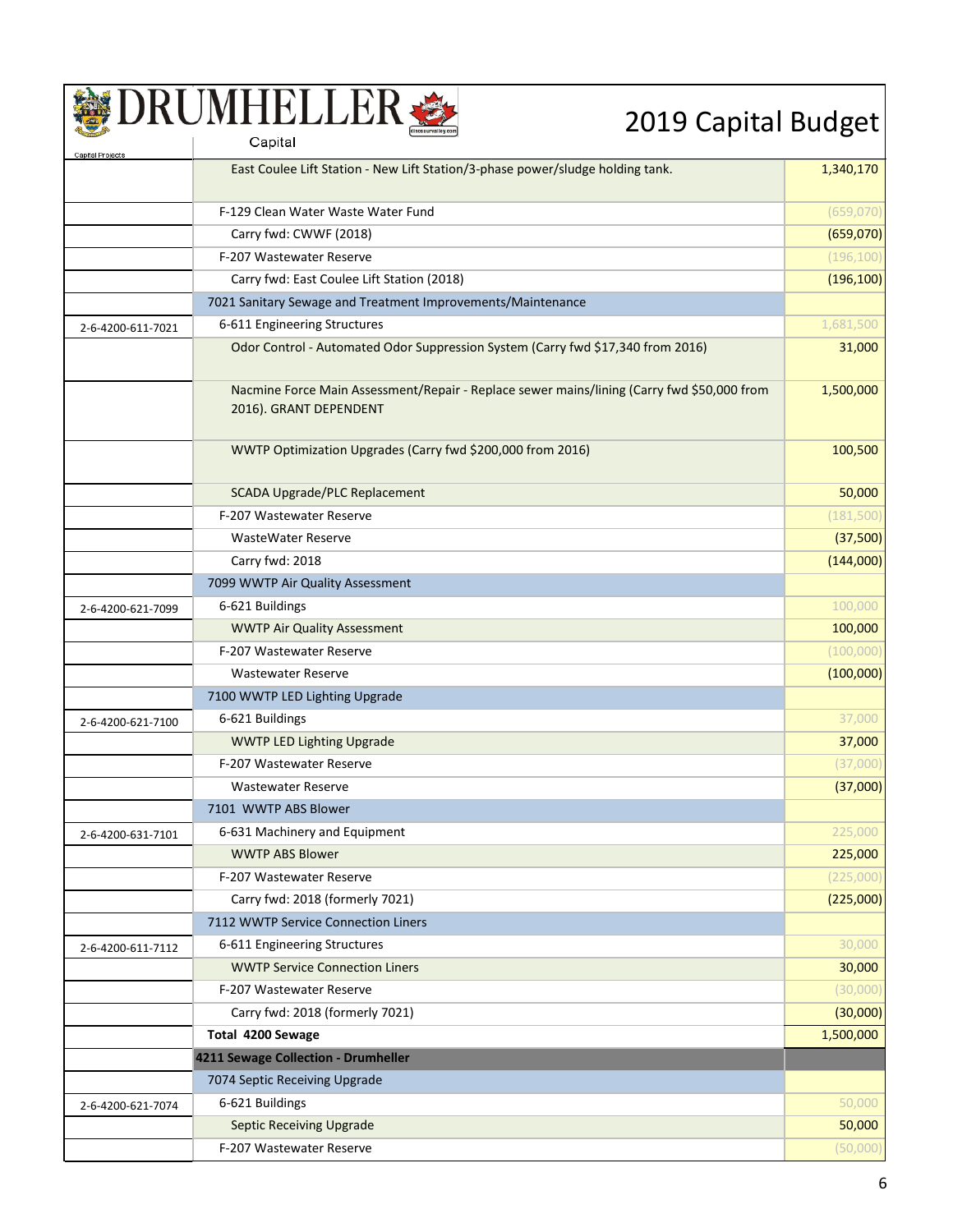| Capital Projects  |                                                  |           |
|-------------------|--------------------------------------------------|-----------|
|                   | <b>Wastewater Reserve</b>                        | (50,000)  |
|                   | Total 4211 Sewage Collection - Drumheller        |           |
|                   | <b>5600 Cemeteries and Columbariums</b>          |           |
|                   | 7062 Cemetery                                    |           |
| 2-6-5600-611-7062 | 6-611 Engineering Structures                     | 75,000    |
|                   | Purchase of new columbarium (Full cost recovery) |           |
|                   | Phase 3 - roads/fence/concrete/landscaping       | 50,000    |
|                   | <b>Paleontology Report</b>                       | 25,000    |
|                   | F-202 Facility Reserve                           | (75,000)  |
|                   | <b>Facility Reserve</b>                          | (75,000)  |
|                   | <b>Total 5600 Cemeteries and Columbariums</b>    |           |
|                   | 6201 Economic Development                        |           |
|                   | 7092 Branding (World's Largest Dinosaur)         |           |
| 2-6-6200-611-7092 | 6-611 Engineering Structures                     | 81,800    |
|                   | Branding (Dinosaur Capital of the World)         | 81,800    |
|                   | F-201 Transportation Reserve                     | (81, 800) |
|                   | Carry fwd: 2018                                  | (81, 800) |
|                   | <b>Total 6201 Economic Development</b>           |           |
|                   | 6900 Land, Building Rentals to Others            |           |
|                   | 7098 Elks Club Purchase/Demolition               |           |
| 2-6-6900-621-7098 | 6-621 Buildings                                  | 200,000   |
|                   | <b>Elks Club Purchase/Demolition</b>             | 200,000   |
|                   | F-202 Facility Reserve                           | (150,000) |
|                   | Carry fwd: Elks Club Purhcase/Demo (2018)        | (150,000) |
|                   | F-204 Land Reserve                               | (50,000)  |
|                   | Carry fwd: Elks Club Purchase/Demo (2018)        | (50,000)  |
|                   | Total 6900 Land, Building Rentals to Others      |           |
|                   | <b>7200 Recreation and Parks</b>                 |           |
|                   | 6654 Facility Management                         |           |
| 2-6-7200-631-6654 | 6-631 Machinery and Equipment                    | 10,000    |
|                   | Security Upgrade - Town Hall/Firehall            | 10,000    |
|                   | F-202 Facility Reserve                           | (10,000)  |
|                   | <b>Facility Reserve</b>                          | (10,000)  |
|                   | <b>Total 7200 Recreation and Parks</b>           |           |
|                   | 7202 Aquaplex                                    |           |
|                   | 7005 Aquaplex Upgrades/Maintenance               |           |
| 2-6-7200-621-7005 | 6-621 Buildings                                  | 8,500     |
|                   | <b>New Controllers</b>                           | 8,500     |
|                   | F-202 Facility Reserve                           | (8,500)   |
|                   | <b>Facility Reserve</b>                          | (8,500)   |
|                   | 7096 Aquaplex: Air Handling Unit                 |           |
| 2-6-7200-611-7096 | 6-611 Engineering Structures                     | 300,000   |
|                   | <b>Aquaplex Air Handling Unit</b>                | 300,000   |
|                   | F-102 MSI Capital                                | (300,000) |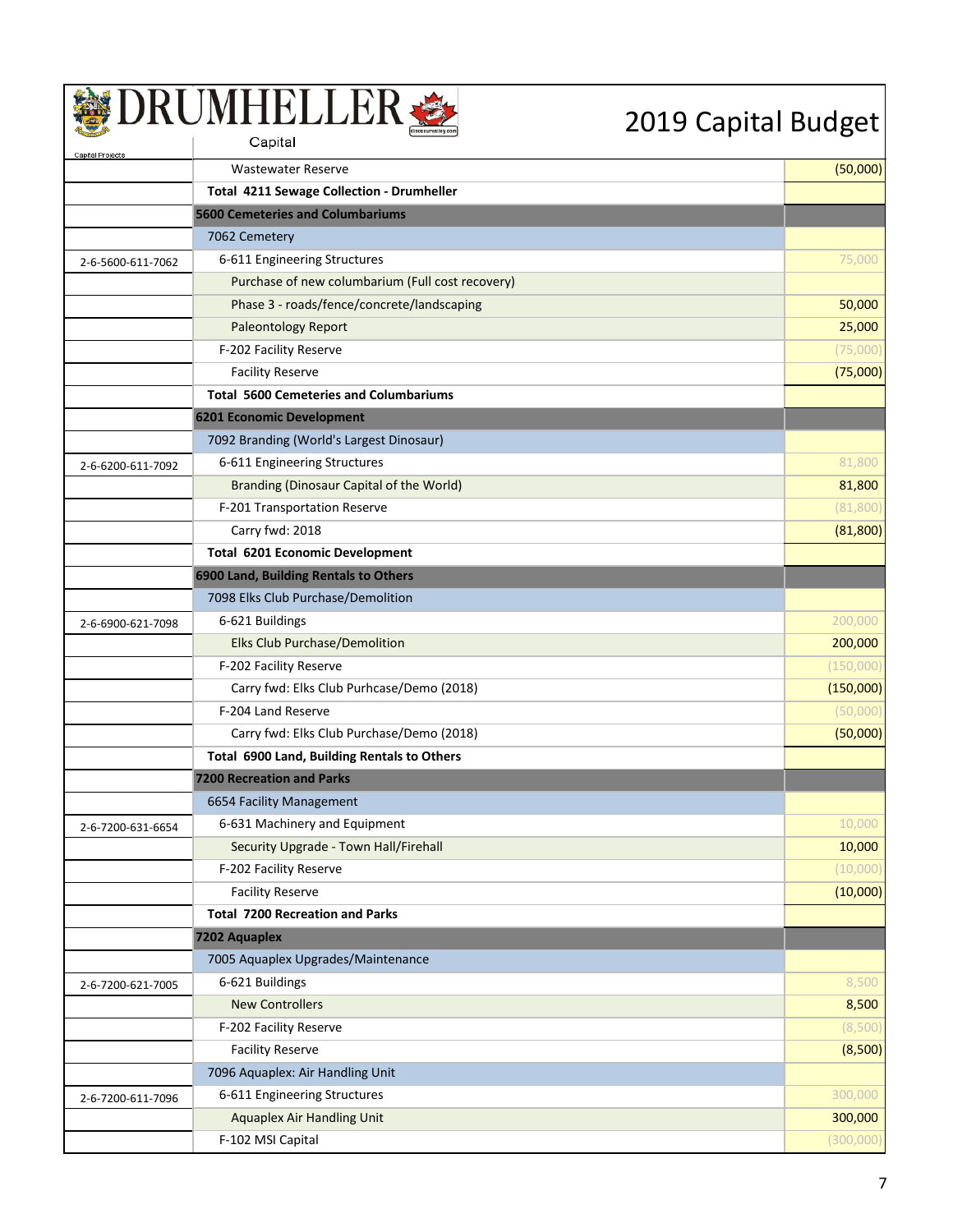| Capital Projects  |                                                                        | (300,000) |
|-------------------|------------------------------------------------------------------------|-----------|
|                   | 7102 Aquaplex - Phase 3 (Heater/Floor/Doors)                           |           |
| 2-6-7200-621-7102 | 6-621 Buildings                                                        | 130,000   |
|                   | Changerooms/Flooring                                                   | 130,000   |
|                   | F-102 MSI Capital                                                      | (130,000) |
|                   | Carry fwd: Changerooms/Flooring (2018)                                 | (130,000) |
|                   | Total 7202 Aquaplex                                                    |           |
|                   | <b>7203 Arena</b>                                                      |           |
|                   | 7007 Arena Improvements/Maintenance                                    |           |
| 2-6-7200-621-7007 | 6-621 Buildings                                                        | 70,000    |
|                   | <b>Brine Header Trench</b>                                             | 70,000    |
|                   | F-202 Facility Reserve                                                 | (70,000)  |
|                   | <b>Facility Reserve</b>                                                | (70,000)  |
|                   | Total 7203 Arena                                                       |           |
|                   | <b>7204 Parks and Playgrounds</b>                                      |           |
|                   | 7015 500 Series Parks                                                  |           |
| 2-6-7200-631-7015 | 6-631 Machinery and Equipment                                          | 197,000   |
|                   | Zamboni                                                                | 130,000   |
|                   | <b>Ride On mowers</b>                                                  | 30,000    |
|                   | Wide angle mowers                                                      |           |
|                   | <b>Tree Spade</b>                                                      | 30,000    |
|                   | Ice Edger                                                              | 7,000     |
|                   | F-102 MSI Capital                                                      | (160,000) |
|                   | Carry fwd: 2018                                                        | (160,000) |
|                   | F-203 Equipment Reserve                                                | (37,000)  |
|                   | <b>Equipment Reserve</b>                                               | (37,000)  |
|                   | 7061 Parks and Trailways                                               |           |
| 2-6-7200-611-7061 | 6-611 Engineering Structures                                           | 15,000    |
|                   | Washrooms - Hoodoos (SUBJECT TO FUNDING) (Carry fwd \$5,000 from 2016) | 15,000    |
|                   | F-202 Facility Reserve                                                 | (15,000)  |
|                   | <b>Facility Reserve</b>                                                | (15,000)  |
|                   | 7077 Beautification                                                    |           |
| 2-6-7200-611-7077 | 6-611 Engineering Structures                                           | 60,000    |
|                   | <b>Beautification</b>                                                  | 60,000    |
|                   | F-201 Transportation Reserve                                           | (60,000)  |
|                   | <b>Transportation Reserve</b>                                          | (60,000)  |
|                   | 7078 Trailways - New Pavement                                          |           |
| 2-6-7200-611-7078 | 6-611 Engineering Structures                                           | 25,000    |
|                   | <b>New Trail Development</b>                                           | 25,000    |
|                   | F-201 Transportation Reserve                                           | (25,000)  |
|                   | <b>Transportation Reserve</b>                                          | (25,000)  |
|                   | 7093 Spray Park/Fountain Upgrade                                       |           |
| 2-6-7200-611-7093 | 6-611 Engineering Structures                                           | 50,000    |